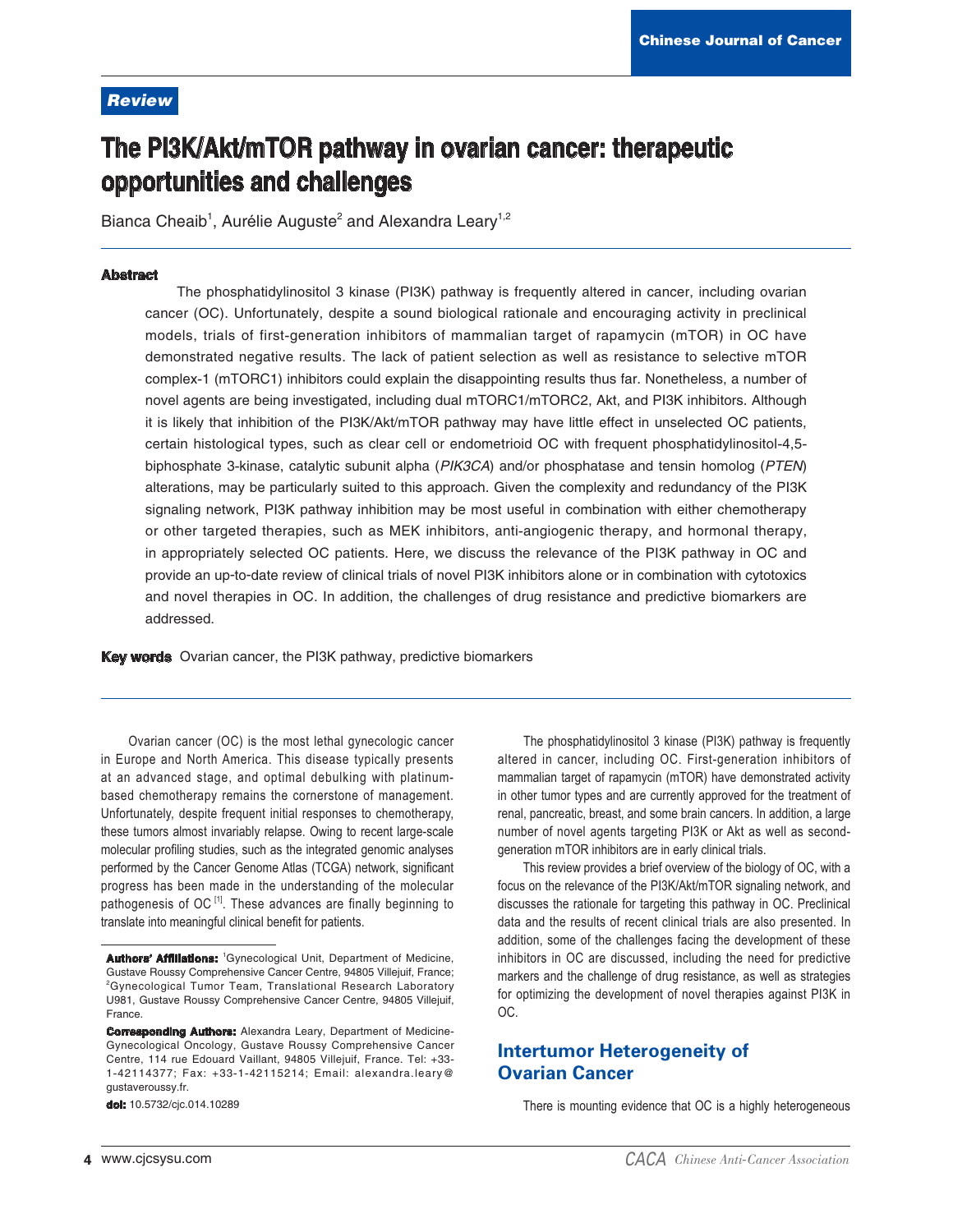disease with marked differences in molecular profile, histology, prognosis, and chemosensitivity, depending on the subtype<sup>[1-3]</sup>. The most common subtype is the high-grade serous OC (HGSOC), accounting for over 70% of epithelial OCs. HGSOC is characterized by almost universal p53 mutations (98% of cases), genomic instability, and sensitivity to platinum-based chemotherapy. Unfortunately, despite objective response rates (RRs) of 70%-80% to first-line chemotherapy, advanced HGSOC almost invariably recurs. Except for tumor protein 53 (TP53) mutations, these tumors lack gene mutations commonly described in other solid tumors, such as Kirsten rat sarcoma viral oncogene homolog (KRAS) and phosphatidylinositol-4,5-biphosphate 3-kinase, catalytic subunit alpha (PIK3CA), but are associated with frequent somatic copy number anomalies resulting in gains in oncogenes [e.g., mitogen-activated kinase like protein (MAPK), cyclin E1 (CCNE1), and KRAS] or losses in tumor suppressors [e.g., phosphatase and tensin homolog, (PTEN), neurofibromin 1 (NF1), and retinoblastoma 1 (RB1)] (Table 1<sup>[4,5]</sup>). Over 50% of HGSOCs also demonstrate deficiencies in the homologous recombination DNA repair pathway, thus identifying a significant subset of tumors that may benefit from poly(ADP-ribose) polymerase (PARP) inhibitors<sup>[1]</sup>.

 The rare subtypes of epithelial OC include low-grade serous, mucinous, endometrioid, transitional, or clear cell subtypes (Table 2), which frequently progress from non-invasive precursor lesions such as cystadenomas, borderline tumors, and endometriosis. The overall prognosis of these subtypes is better than that of HGSOC, which is principally attributable to the fact that they often present at an earlier stage. Unfortunately, in the case of advanced or recurrent disease, these rare subtypes are relatively chemoresistant and also often share histological and molecular features with other cancer types such as renal cell and intestinal tumors $^{[6]}$ . In contrast to HGSOC, these rare subtypes are low-grade, genomically stable and display frequent oncogenic mutations [e.g., KRAS, B-Raf protooncogene, serine/threonine kinase (BRAF), v-erbB2 avian erythorblastic leukemia viral oncogene homolog 2 (HER2), PIK3CA, and PTEN] (Table 2). Importantly, a large number of these oncogenic mutations are potentially actionable with novel therapies.

# The PI3K/Akt/mTOR Signaling Pathway

 The PI3K pathway is a complex signaling network coordinating a number of direct upstream inputs from growth factors [epidermal growth factor (EGF), tumor growth factor (TGF), and others], tyrosine kinase receptors [insulin growth factor 1 receptor (IGF-1R), epidermal growth factor receptor (EGFR), HER2], or other membrane receptors such as Met as well as a RAS-mediated crosstalk with the Ras-Raf-

| Table 1. Genomic alterations described in high-grade serous ovarian cancer (HGSOC, accounting for 75% of |  |
|----------------------------------------------------------------------------------------------------------|--|
| epithelial ovarian cancers)                                                                              |  |

| Alteration type                                           | Selected genomic alterations and frequency in HGSOC |
|-----------------------------------------------------------|-----------------------------------------------------|
| Defective homologous recombination (occurs in roughly 50% | Germline BRCA mutation (10%-15%)                    |
| of HGSOC)                                                 | Somatic BRCA mutation (5%)                          |
|                                                           | BRCA promoter hypermethylation (10%-15%)            |
|                                                           | EMSY amplification (5%-15%)                         |
|                                                           | RAD51 loss (<5%)                                    |
|                                                           | ATM/ATR mutation (3%)                               |
|                                                           | Fanconi gene mutations (5%)                         |
| Oncogenic amplifications                                  | MAPK (25%)                                          |
|                                                           | PIK3CA (20%)                                        |
|                                                           | CCNE (20%)                                          |
|                                                           | KRAS (11%)                                          |
|                                                           | RICTOR (6%)                                         |
|                                                           | AKT1, AKT2, or AKT3 (15%)                           |
|                                                           | RAPTOR (4%)                                         |
|                                                           | ERBB3 (4%)                                          |
|                                                           | ERBB2 (3%)                                          |
|                                                           | $IGF-1R(3\%)$                                       |
| <b>Oncogenic loss</b>                                     | <b>PTEN</b> (7%)                                    |
| Oncogenic mutations                                       | EGFR (4%-9%)                                        |
|                                                           | PIK3CA (3%)                                         |
|                                                           | PDGFR (4%)                                          |
|                                                           | KIT(3%)                                             |
|                                                           | ERBB2 (1%)                                          |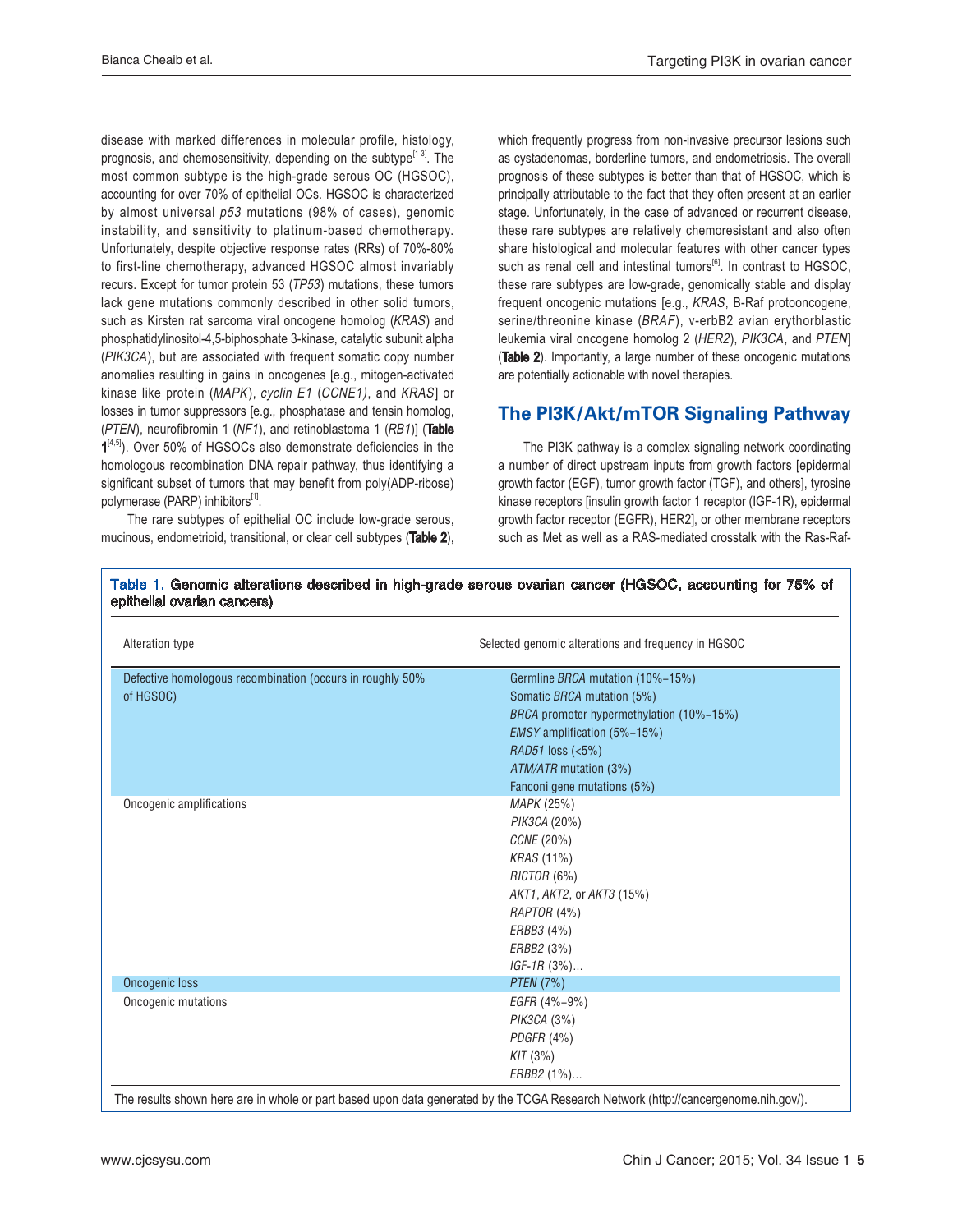| OC rare subtype                                | Histological similarities  | Oncogenic alterations           |
|------------------------------------------------|----------------------------|---------------------------------|
| Low-grade serous                               | <b>None</b>                | <i>KRAS</i> mutation (40%)      |
|                                                |                            | <i>BRAF</i> mutation (5%)       |
|                                                |                            | HER2 mutation (15%)             |
| <b>Mucinous</b>                                | Mucinous intestinal tumors | <i>KRAS</i> mutation (50%)      |
|                                                |                            | <i>BRAF</i> mutation (5%)       |
|                                                |                            | HER2 amplification (15%)        |
| Endometrioid                                   | Endometrial cancer         | PTEN mutation/loss (40%)        |
|                                                |                            | PIK3CA mutation (20%)           |
|                                                |                            | $\beta$ -catenin mutation (40%) |
| Clear cell                                     | Renal cell cancer          | PIK3CA mutation (35%)           |
|                                                |                            | <i>MET</i> amplification (25%)  |
| Transitional cell/Brenners tumors of the ovary | Urothelial tumors          | <b>NA</b>                       |

#### Mek-Erk pathway (Figure 1).

 PI3K proteins are heterodimers composed of a catalytic p110 subunit (PIK3CA) and a regulatory p85 subunit (PIK3R) that mediate receptor binding, activation, and localization of the enzyme.

 The direct binding to phosphotyrosine residues of growth factor receptors or adaptors through pleckstrin homology domains leads to the allosteric activation of the catalytic subunit and the phosphorylation of phosphatidylinositol 4,5-bisphosphate (PIP2) to the active second messenger PIP3. As a result, the PI3K complex is recruited to the plasma membrane and activates the pyruvate dehydrogenase kinase 1 (PDK1) and Akt proteins. Akt is a serine threonine kinase that regulates a large number of downstream targets  $[7,8]$ , ultimately controlling critical cellular survival and metabolic processes<sup>[9]</sup>. For example, Akt regulates downstream p53, nuclear factor-kB (NF-kB), and cAMP response element-binding protein (CREB), leading to the transcription of anti-apoptotic and proliferative genes such as X-linked inhibitor of apoptosis protein (XIAP), Bcl-2, and survivin. Akt also promotes cell cycle progression via cyclin D1 up-regulation<sup>[10]</sup>. In addition, downstream signaling via mTOR increases the translation of target genes involved in angiogenesis [e.g., vascular endothelial growth factor (VEGF)] or the cell cycle (e.g., cyclin D1 and  $c$ -Myc)<sup>[11]</sup>.

 mTOR is most likely the best described downstream target of Akt<sup>[12-14]</sup>. The mTOR complex is composed of two components: the mTORC1-Raptor complex and the mTORC2-Rictor complex, the function of which is less well described. Importantly, mTORC1 is sensitive to inhibition by rapamycin, whereas mTORC2 is not; in addition, mTORC2 exerts a positive feedback activation on Akt. As discussed below, this positive feedback loop may have important implications regarding the emergence of resistance to first-generation mTOR inhibitors (rapalogs) that exclusively target mTORC1, with no effect on mTORC2.

 Importantly, the cellular machinery also contains a number of endogenous negative regulators of the PI3K pathway. The PTEN

protein acts as a pathway repressor by dephosphorylating PIP3 back to PIP2. The p85 regulatory subunit of PI3K also functions as a tumor suppressor; its major function is to bind, stabilize, and inhibit the p110 catalytic subunit. The liver kidney kinase B1 (LKB1) acts as a tumor suppressor by negatively regulating mTOR through the activation of protein kinase, AMP-activated, alpha catalytic subunit (AMPK), and the tuberous sclerosis complex 2 (TSC2) is a GTPase-activating protein that negatively regulates mTOR through the small G-protein Rheb. Together, LKB1, AMPK, and TSC2 constitute a stress-inducible pathway that normally counteracts PI3K/Akt signaling[15,16].

 In cancer, this pathway can be aberrantly activated via a number of mechanisms. In addition to activation via upstream input, the PI3K pathway can be "intrinsically" up-regulated due to 1) gainof-function mutations or amplifications in PIK3CA; 2) mutations in  $PIK3R1/2$ ; 3) mutations or amplifications in one of the Akt isoforms (AKT1, AKT2, and AKT3); 4) loss of or inactivating mutations in the tumor suppressors TSC or LKB1; or 5) loss of the negative regulator PTEN via inactivating mutations, copy number loss, or promoter hypermethylation.

# Relevance of PI3K/Akt/mTOR Signaling in Ovarian Cancer

 The PI3K/Akt/mTOR pathway is frequently deregulated in OC. Array comparative genomic hybridization (aCGH) studies have identified this pathway as the most frequently altered in OC<sup>[17]</sup>. Copy number changes in the genes encoding both the p110α (PIK3CA) and p110β (PIK3CB) subunits of PI3K have been associated with a poor prognosis in patients with OC. The expression levels of both PIK3CA and phosphorylated Akt (pAkt) were analyzed in over 500 OC and found to be associated with decreased survival, and activation of the pathway, as measured by Akt or mTOR phosphorylation levels, was found to be an independent negative prognostic marker in  $OC^{118-20}$ .

Interestingly, the type of PI3K alteration appears to be histology-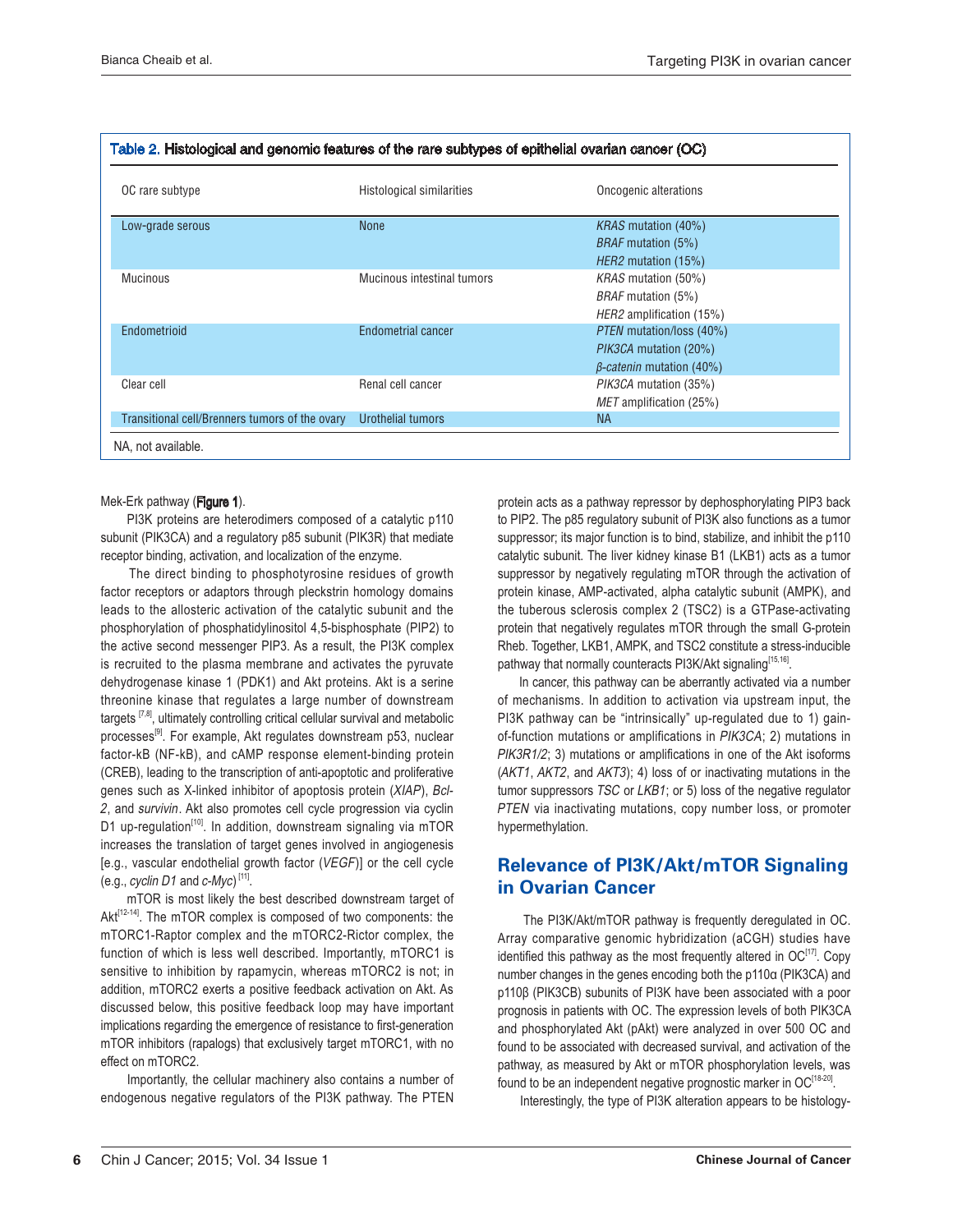

Figure 1. Networking of the PI3K/Akt/mTOR signaling pathway. PI3K/Akt/mTOR pathway is a central regulator of metabolism, survival, and proliferation in normal tissues and in cancers. Second only to the p53 pathway, this pathway is the one most frequently dysregulated in cancers. In addition to extrinsic activation from upstream growth factor receptors or via crosstalk from RAS, the pathway can be intrinsically and constitutively up-regulated due to activating mutations or amplifications in the positive effectors of the pathway (e.g., *PIK3CA/PI3Kp110, Akt*, and *mTORC1*) or via<br>inactivating mutations or the loss of negative requistors of the pathw inactivating mutations or the loss of negative regulators of the pathway (e.g., *PTEN, PIK3R1, TSC,* and *LKB1*). In the setting of selective mTORC1 inhibition, mTORC2 activates Akt via Ser473 phosphorylation. PI3K, phosphatidylinositol 3 kinase; mTOR, mammalian target of rapamycin; PIK3CA/ PI3Kp110, phosphatidylinositol-4,5-biphosphate 3-kinase, catalytic subunit alpha; mTORC1, mTOR complex-1; PTEN, phosphatase and tensin homolog; TSC, tuberous sclerosis complex; LKB1, liver kidney kinase B1; EGF, epidermal growth factor; IGF-1R, insulin growth factor 1 receptor; HER, v-erbB2 avian eryhtorblastic leukemia viral oncogene homolog 2; EGFR, epidermal growth factor receptor; PIP2, phosphatidylinositol 4,5-bisphosphate; PDK1, pyruvate dehydrogenase kinase 1; MDM2, mouse double minute 2 homolog; NF-KB, nuclear factor-KB; CREB, cAMP response element-binding protein; GSK3, glycogen synthase kinase 3; 4EBP1, 4E binding protein 1.

specific (Table 3). In HGSOC, oncogenic mutations are rare, but amplifications in PIK3CA and in one of the AKT isoforms (AKT1, AKT2, and AKT3) occur in 20% and 10%-15% of cases, respectively, whereas PTEN loss has been described in 5%. Over 35% of HGSOCs may have constitutive up-regulation of the pathway $<sup>[1]</sup>$ ,</sup> and another 10%-40% demonstrate hyperactive signaling due to upstream deregulation of receptor tyrosine kinases (RTK), RTK ligands, or RAS.

Mutations are much more prevalent in the rare subtypes of OC:

20% of endometrioid and 35% of clear cell OCs have documented PIK3CA mutations, whereas PTEN loss-of-function mutations are well documented in 20% of endometrioid OC<sup>[21]</sup>.

 Importantly, intrinsic activation of the pathway, via PIK3CA mutations and PTEN loss, has been shown to initiate ovarian tumors in mice, and inhibition of PI3K/mTOR in these models was found to delay tumor growth and prolong survival, thus providing critical proof of concept for the oncogenic relevance of this pathway in OC and its potential as a therapeutic target<sup>[22,23]</sup>.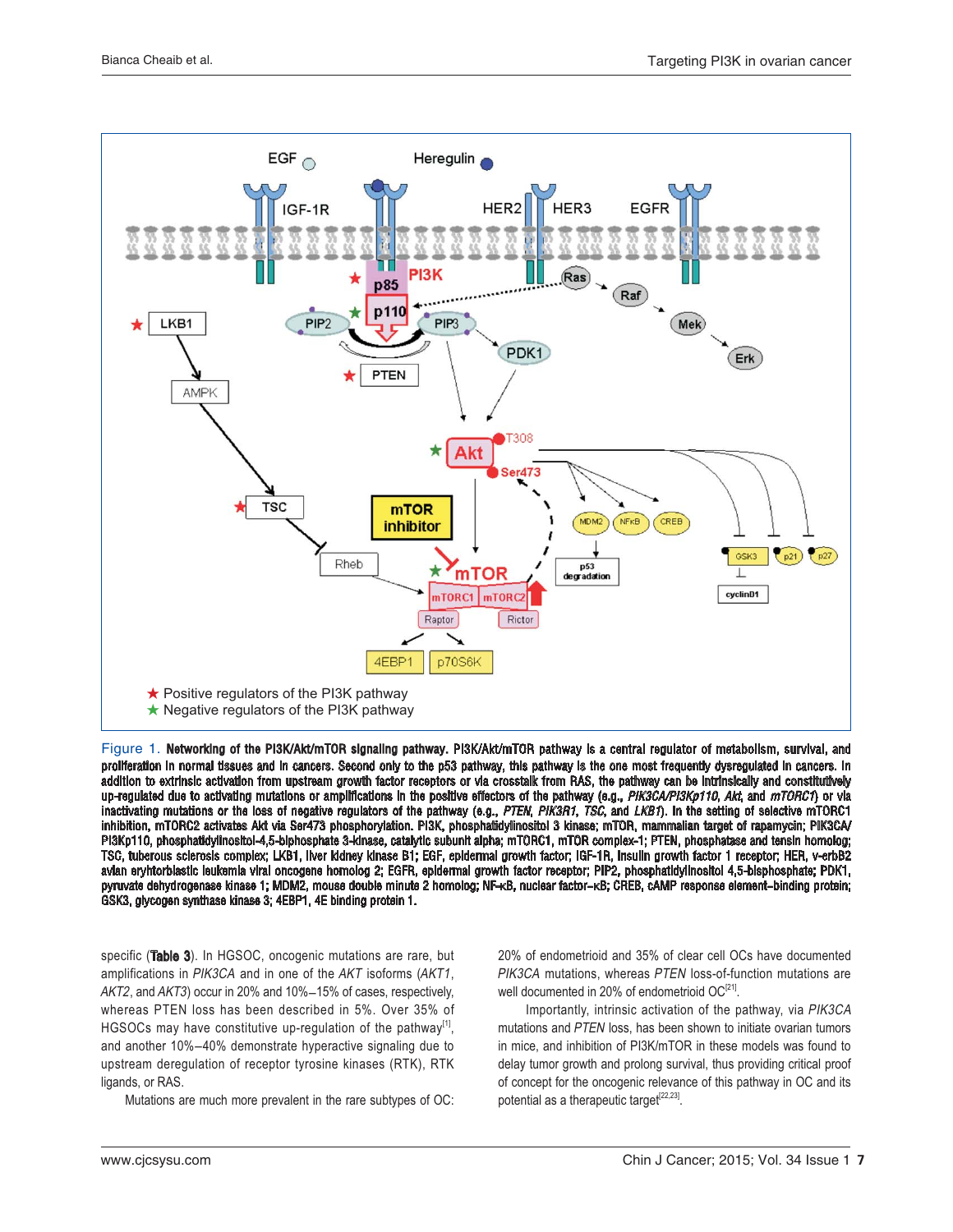# Targeting the PI3K/Akt/mTOR Pathway with mTOR Inhibitors

 The frequent PI3K/Akt alterations demonstrated in OC patients, combined with the evidence for the dependence on this oncogenic pathway in preclinical models of OC, have provided the biological rationale for investigating the benefit of targeting PI3K, Akt, or mTOR in this disease (Table 4). However, as detailed below, the intrinsic complexity of this signaling network may limit the antitumor potential of inhibiting a single effector along the pathway.

 The first inhibitors of the pathway to enter the clinic were rapamycin analogs that bind to the mTORC1 complex and prevent mTOR activity. Rapamycin was used for years as an immunosuppressor to prevent rejection in solid organ transplants and hematologic malignancies<sup>[24]</sup>. Rapamycin analogs with less immunosuppressive properties, such as temsirolimus, everolimus, and ridaforolimus, have shown activity in a number of tumor types and have been investigated in OC.

 In a phase II trial of OC treated with weekly intravenous injection of temsirolimus at a flat dose of 25 mg, objective responses were observed in only 9.3% of patients (5 of 54), and the 6-month progression-free survival (PFS) rate was 24%, causing the study to fail to meet its efficacy endpoint<sup>[25]</sup>. Exploratory analyses were also conducted to identify potential predictive markers. pAkt, p-mTOR, p-p70-S6K, and cyclin D1 were measured in archival tumor samples as surrogates for activation of the PI3K pathway, but only cyclin D1 levels were weakly correlated with a PFS of  $>6$  months ( $r = 0.28$ ). The authors concluded that the observed activity was insufficient to justify a phase III trial of temsirolimus in unselected OC patients. The trial included mainly serous tumors and only a few endometrioid (4 of 54, 7%) or clear cell ovarian tumors (3 of 54, 6%), the two subtypes most likely to demonstrate PIK3CA mutations. Interestingly, 1 of the 3 clear cell ovarian tumors had an objective partial response (PR) to temsirolimus. Recently, other encouraging data were reported

for 5 patients with clear cell OC treated with temsirolimus, with 1 objective response lasting 14 months and 1 stable disease  $(SD)^{[26]}$ . Although the numbers are too small to draw conclusions, these data together with the frequent PIK3CA mutations in clear cell OC suggest that PI3K inhibition may be a promising strategy in treating this OC subtype<sup>[27]</sup>.

 Given the limited activity of mTOR inhibitors alone and evidence from preclinical studies suggesting an additive benefit of mTOR inhibitors with chemotherapy, a number of studies have investigated the effects of mTOR-cytotoxic combinations. Phase I studies of temsirolimus with either weekly topotecan or pegylated liposomal doxorubicin (PLD) have been conducted in gynecologic malignancies, but the studies were small, and activity was limited<sup>[28,29]</sup>. Three other phase I studies of rapalogs in combination with chemotherapy (temsirolimus plus carboplatin/paclitaxel<sup>[30]</sup>, ridaforolimus plus carboplatin and paclitaxel<sup>[31]</sup>, and everolimus plus weekly paclitaxel<sup>[32]</sup>) also included a small number of patients with advanced OC, and the responses were described (3 of 6 patients with OC had a PR to temsirolimus plus carboplatin and paclitaxel). Another phase II trial evaluating the efficacy of temsirolimus and trabectedin in patients with recurrent clear cell carcinoma was performed, with no treatment discontinuations due to unmanageable adverse events<sup>[33]</sup>. Among the 17 patients enrolled, the objective response rate (ORR) was 18%, including 1 patient with complete response (CR) and 5 (29%) with SD beyond 3 months, resulting in a clinical benefit rate (CBR; CR + PR  $+$  SD > 3 months) of 47%<sup>[33]</sup>. However, given the small number and the use of different chemotherapeutics in the combination studies, it is difficult to draw conclusions regarding the true added value of an mTOR inhibitor.

# **Reasons for Disappointing Results with** mTOR Inhibitors in Ovarian Cancer

Several hypotheses have been proposed to explain the

| OC subtype        | Molecular alteration in the PI3K pathway |
|-------------------|------------------------------------------|
| High-grade serous | <i>PIK3CA</i> amplification (25%)        |
|                   | $PIK3CA$ mutation $(3\%)$                |
|                   | PIK3R1 mutation or copy number loss (2%) |
|                   | $AKT1/2/3$ amplification (15%)           |
|                   | <i>PTEN</i> copy number loss (5%)        |
|                   | TSC1/2 mutation or loss (4%)             |
|                   | LKB1 (aka STK11) loss or mutation (2%)   |
| Low-grade serous  | Rare                                     |
| <b>Mucinous</b>   | Rare                                     |
| Endometrioid      | <i>PIK3CA</i> mutation (20%)             |
|                   | PTEN loss (40%)                          |
| Clear cell        | PIK3CA mutation (35%)                    |

PI3K, phosphatidylinositol 3 kinase; PIK3CA, phosphatidylinositol-4,5-biphosphate 3-kinase, catalytic subunit alpha; PTEN, phosphatase and tensin homolog; TSC, tuberous sclerosis complex; LKB1, liver kidney kinase B1.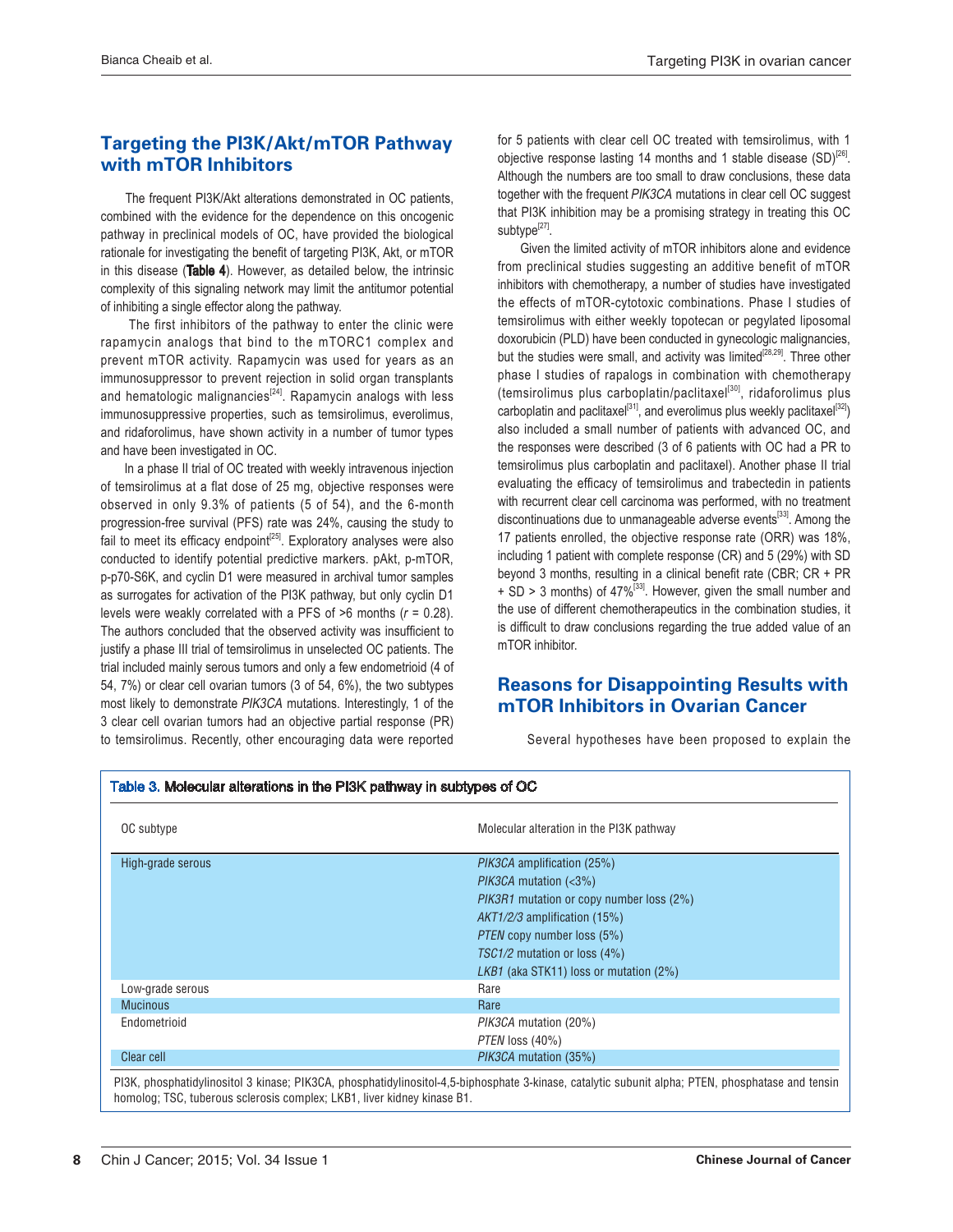| Phase          | Treatment                                            | No. of all gynecologic<br>cancer patients | No. of OC<br>patients | Selected toxicities                                                                                                                               | Efficacy                                 | Reference                                   |
|----------------|------------------------------------------------------|-------------------------------------------|-----------------------|---------------------------------------------------------------------------------------------------------------------------------------------------|------------------------------------------|---------------------------------------------|
| $\mathbf{II}$  | <b>Temsirolimus</b><br>(mTOR inhibitor)              | 54                                        | 54                    | Grade 3-4 gastrointestinal (10%),<br>metabolic (15%), and pulmonary<br>(6%) toxicities                                                            | $RR = 9%$<br>6-month PFS rate<br>$= 24%$ | Behbakht et al. <sup>[25]</sup>             |
|                | Cohort Temsirolimus                                  | 6                                         | 6                     | All with hyperglycemia and<br>hypertriglyceremia, resulted in<br>treatment discontinuation in 1<br>patient                                        | PR rate $= 20%$                          | Takano et al. <sup>[26]</sup>               |
|                | Temsirolimus +                                       | 15                                        | $\overline{7}$        | Grade 3-4 neutropenia and                                                                                                                         | $RR = 0$                                 | Temkin et al. <sup>[28]</sup>               |
|                | topotecan                                            |                                           |                       | thrombocytopenia                                                                                                                                  | One SD for 6 months                      |                                             |
| I <sub>b</sub> | Temsirolimus +<br>PLD                                | 20                                        | <b>NA</b>             | Grade 3-4 fatigue (5%), nausea<br><b>NA</b><br>$(16%)$ , mucositis $(21%)$ , vomiting<br>$(16%)$ , rash $(11%)$ , and hand-foot<br>syndrome (21%) |                                          | Boers-Sonderen et<br>$Al^{[29]}$            |
|                | <b>Temsirolimus</b><br>+ carboplatin +<br>paclitaxel | 39                                        | $6\phantom{1}$        | $RR = 50\%$ (3/6)<br>Grade 3-4 neutropenia (89%),<br>thrombocytopenia (21%), and<br>SD rate = $50\%$ (3/6)<br>pulmonary toxicities (5%)           |                                          | Kollmannsberger et<br>$al.$ <sup>[30]</sup> |
|                | Ridaforolimus<br>+ carboplatin +<br>paclitaxel       | 22                                        | 9                     | Grade 3/4 myelotoxicity in 21 of 22 PR rate = 32%<br>patients                                                                                     |                                          | Chon et $al.^{[31]}$                        |
|                | Everolimus +<br>paclitaxel                           | 16                                        | 3                     | Grade 3 neutropenia, anemia,<br>thrombocytopenia, mucositis, and<br>fatique                                                                       | <b>NA</b>                                | Campone et al. <sup>[32]</sup>              |
| $\mathbf{  }$  | Temsorolimus +<br>tranbectedin                       | 17                                        | cell OC)              | 17 (all clear Not mentioned                                                                                                                       | $RR = 18%$                               | Takano et al. <sup>[33]</sup>               |

| Table 4. Completed clinical trials of mTOR inhibitors alone or in combination with chemotherapy in OC |  |
|-------------------------------------------------------------------------------------------------------|--|
|-------------------------------------------------------------------------------------------------------|--|

disappointing results observed to date with mTOR inhibitors. First, data from other tumor types such as renal cancer suggest that mTOR inhibitors may have more of a cytostatic, as opposed to a cytotoxic, effect, with a benefit mainly in terms of disease stabilization and PFS improvement rather than tumor shrinkage. The phase I and II trials conducted to date with mTOR inhibitors in OC have been single-arm studies in which the primary efficacy endpoint was usually ORR.

 Other hypotheses have also been proposed: 1) rapalogs may be poor inhibitors of the pathway due to feedback loops and early escape mechanisms, better pathway inhibitors may be needed; 2) mTOR inhibitors may have limited activity in an unselected population and require predictive biomarkers to select for the subset of patients most likely to benefit; and 3) PI3K inhibition alone may be insufficient, and combination strategies may be required. Each of these hypotheses is addressed in turn below, and strategies to improve efficacy are proposed.

# Other Inhibitors of the PI3K Pathway

#### Early escape from mTOR inhibitors

 A number of hypotheses have been generated by in vitro and clinical observations to account for the modest antitumor effect

achieved with the first-generation mTOR inhibitors. Early on, paradoxical increases in pAkt were identified in preclinical models and in tumors from patients treated with mTOR inhibitors<sup>[34]</sup>. As illustrated in Figure 2, rapalogs suppress mTORC1 but do not affect the other subunit of mTOR, mTORC2. mTORC2 is a positive regulator of Akt, and selective inhibition of mTORC1 results in compensatory Akt phosphorylation at serine 473<sup>[35]</sup>. Rapalog-induced secondary Akt activation has been proposed as one of the mechanisms accounting for resistance to first-generation inhibitors in the clinic. In addition, although the function and downstream effectors of mTORC2 are less well described, it is reasonable to expect that complete abrogation of the entire mTOR complex may be required to achieve a robust antitumor effect. As a result, dual mTORC1/mTORC2 inhibitors have been developed, such as DS3078a, INK128, AZD8055, OSI027, and AZD2014 (previously reviewed<sup>[36]</sup>).

 In addition, inhibitors acting upstream of mTOR may produce a more effective abrogation of signal transduction. Accordingly, Akt or PI3K inhibitors have been developed and tested in OC.

### Akt inhibitors

 Akt inhibitors are steadily advancing through clinical development because, acting upstream of mTOR, they are expected to more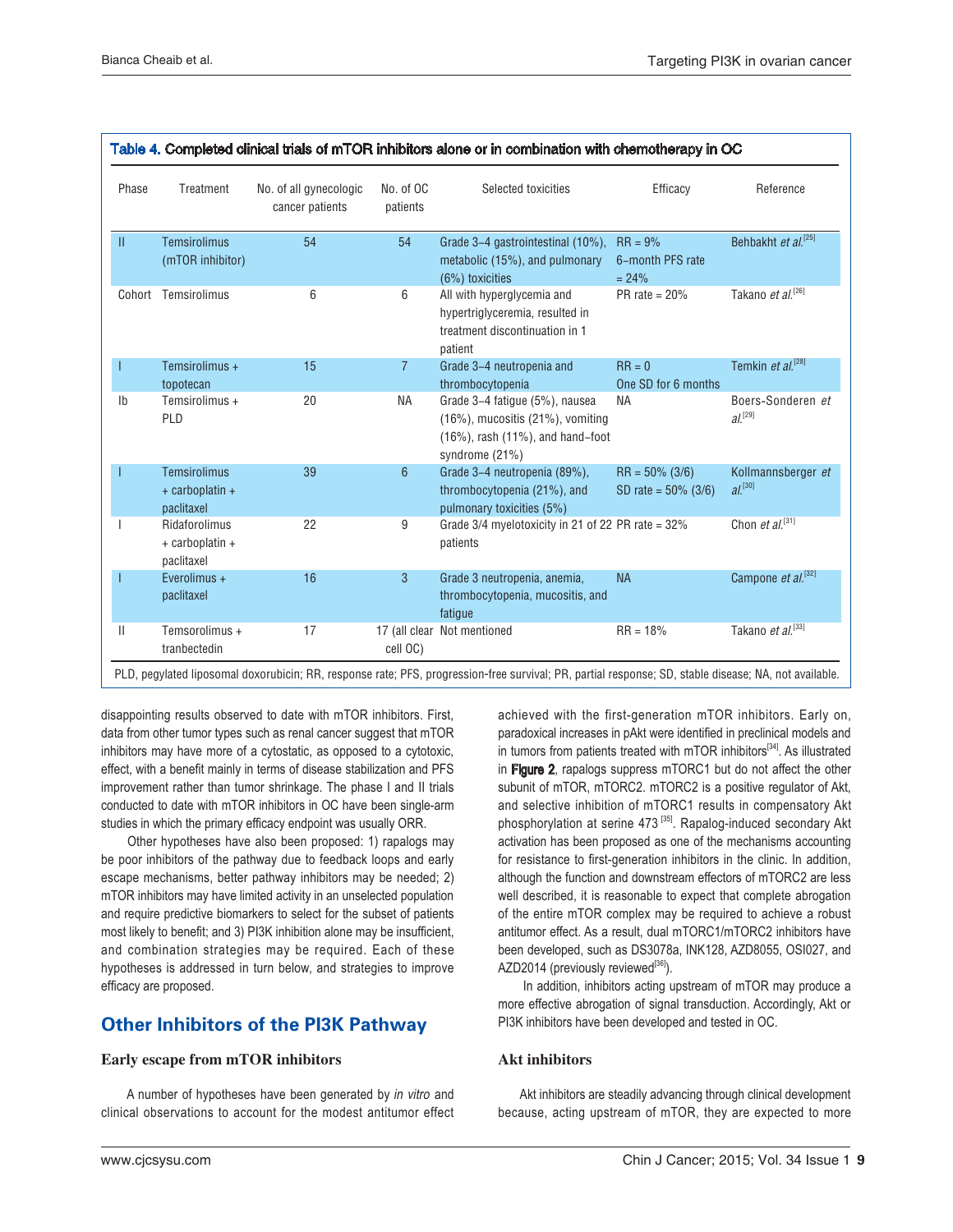

Figure 2. Proposed mechanisms accounting for resistance to inhibitors of the PI3K pathway. ① Selective blockade of mTORC1 by rapalogs increases mTORC2 and results in the positive feedback activation of pAkt. 2 Inhibition of mTOR removes the basal inhibition of IRS-1, which is now free to bind to and activate IGF-1R and promote PI3K activation. 3 In the presence of constitutive activation of KRAS, abrogation of the PI3K pathway alone does not inhibit cancer cell growth. IRS-1, insulin receptor substrate-1. Other abbreviations as in Figure 1.

effectively knock-down signal transduction, thereby improving antitumor effects. Allosteric inhibitors such as MK2206 as well as ATP-competitive catalytic inhibitors such as GSK690693 and GDC-0941 are available. The toxicity of both allosteric and catalytic inhibitors of Akt have been shown to be similar to those observed with mTOR inhibitors and include hyperglycemia, rash, stomatitis, and gastrointestinal adverse events.

One of the first inhibitors in clinical development was the lipidbased inhibitor perifosine, and preclinical studies showed that perifosine inhibited OC cell proliferation and potentiated paclitaxel sensitivity in vitro and in vivo<sup>[21]</sup>. On this basis, a phase I trial of perifosine and docetaxel in platinum- and taxane-resistant OC was conducted $^{[37]}$  (Table 5). In this study, 21 patients were enrolled, including 11 treated with perifosine at the maximum tolerated dose (MTD) of 150 mg. No dose-limiting toxicities (DLTs) were observed, though frequent adverse events included nausea, vomiting, anorexia, constipation, and fatigue. With regard to efficacy at the MTD in the 11 patients, 1 PTEN-mutated endometrioid cancer patient achieved PR, and 1 PIK3CA-mutated clear cell tumor patient had SD maintained for 4 months. Two other patients without apparent PI3K alterations had SD, whereas 2 with KRAS mutations progressed quickly<sup>[37]</sup>.

 GSK795 is an oral ATP-competitive pan-Akt inhibitor, and a small phase I pharmacodynamic and pharmacokinetic study in advanced platinum-resistant OC showed reduced fluorodeoxyglucose

 $(FDG)$  metabolism in the majority of tumors<sup>[38]</sup>. Among 5 patients treated at high dose levels, paired pre- and post-treatment tumor biopsies demonstrated down-regulation of pAkt and the tumor proliferative marker Ki67. Two patients achieved PFS of >6 months, with radiological objective tumor regressions of 26% and 11%, respectively. Preliminary results from a phase I study (NCT01653912) evaluating the clinical efficacy of the Akt inhibitor GSK2110183 in combination with carboplatin and paclitaxel in patients with platinumresistant OC showed an ORR of 50% among patients treated at the MTD identified during the dose escalation phase (125 mg daily)<sup>[39]</sup>. These are particularly encouraging results because the trial recruited mainly platinum-resistant or refractory patients, in whom a RR to chemotherapy of 15% would be expected<sup>[40]</sup>. These data suggest the hypothesis that Akt inhibition may modulate platinum resistance, and the expansion phase of the trial is ongoing.

 A number of other studies investigating the benefit of Akt inhibitors in OC are ongoing, and a phase II trial (NCT01283035) of the oral allosteric inhibitor (MK2206) of AKT1, AKT2, and AKT3 has just completed the recruitment phase. This study selected patients with platinum-resistant ovarian tumors and proven PIK3CA mutations, AKT mutations, or PTEN loss. Another phase I/II study (NCT01653912) is evaluating the clinical efficacy of the Akt inhibitor GSK2110183 in combination with carboplatin and paclitaxel in patients with platinum-resistant OC.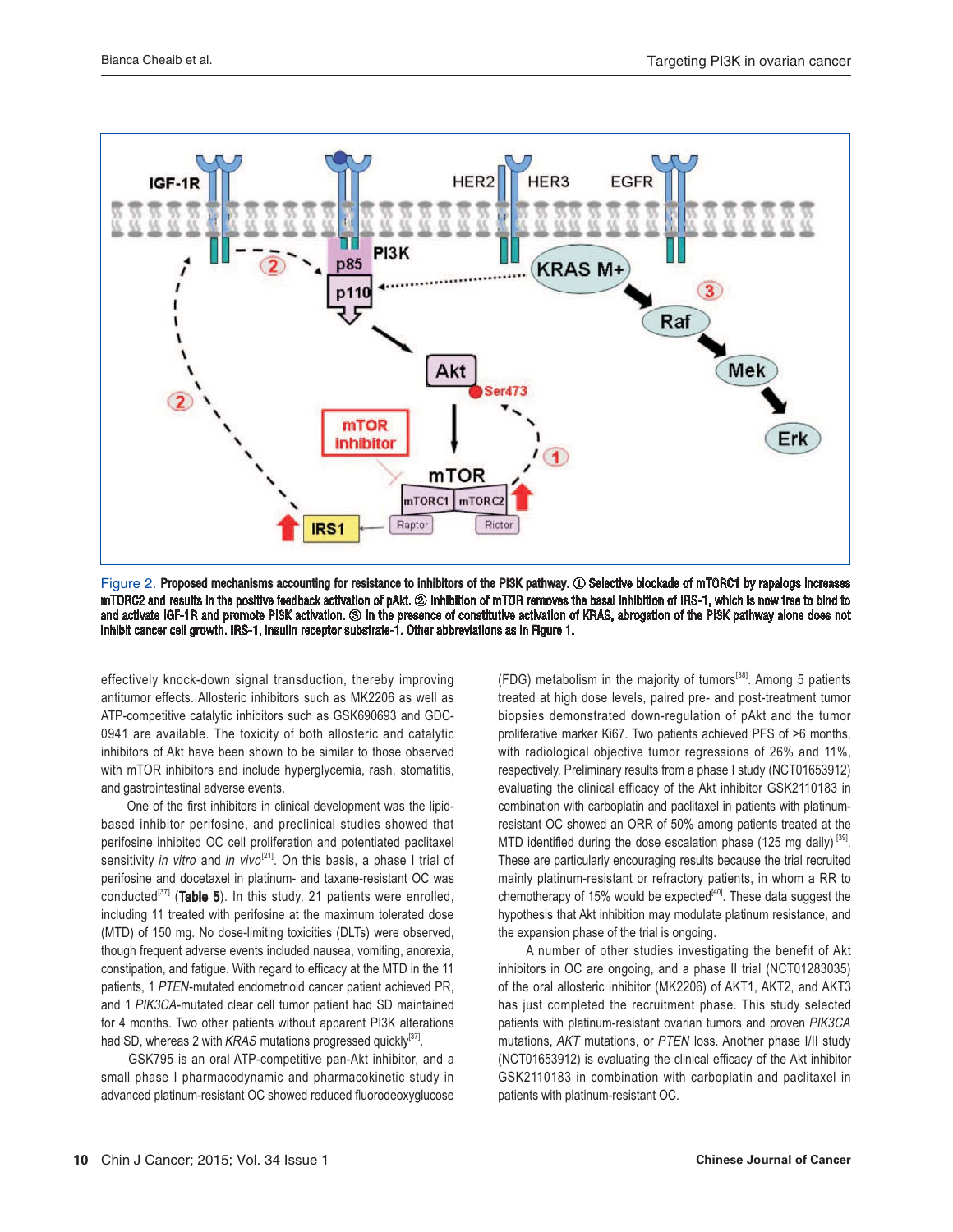| Phase | Treatment                                                                                     |    | No. of OC patients Selected toxicities            | Efficacy                                                                                        | Reference                      |
|-------|-----------------------------------------------------------------------------------------------|----|---------------------------------------------------|-------------------------------------------------------------------------------------------------|--------------------------------|
|       | Perifosine ( $MTD = 150$<br>mg/day) + docetaxel                                               | 21 | Nausea, vomiting,<br>anorexia, and fatique        | At MTD in 11 patients, PR in 1 PTEN-null Fu et al. <sup>[37]</sup><br>patient, SD in 3 patients |                                |
|       | GSK795 (25, 50, or 75 mg/<br>day)                                                             | 12 | Grade 2 anorexia<br>$(18%)$ and vomiting<br>(18%) | 2 (16%) cases of SD for 6 months with<br>tumor shrinkage of 26% and 11%,<br>respectively        | Gungor et al. <sup>[38]</sup>  |
|       | GSK211 (50-150 mg/day)<br>+ carboplatin (AUC = $5$ ) +<br>paclitaxel (175 mg/m <sup>2</sup> ) | 29 | Grade 1/2 diarrhea.<br>nausea, and fatique        | All patients in dose escalation: $ORR =$<br>$30\%$ :<br>At MTD: ORR = $50\%$                    | Blagden et al. <sup>[39]</sup> |

### PI3K inhibitors

 GDC0941 is an oral selective class I PI3K inhibitor that has shown evidence of clinical activity in 3 patients enrolled in a phase I trial, including 1 PTEN-negative OC patient who remained in the study for 5 months with an FDG-PET response, a >50% decrease in pS6 staining in paired biopsies, and a 80% decrease in cancer antigen 125 (CA125) level<sup>[41]</sup>. A trial of the selective PI3K inhibitor XL147 in combination with carboplatin and paclitaxel demonstrated that the combination was feasible, with no evidence of pharmacokinetic interactions or overlapping toxicities, and dose-expansion cohorts are ongoing in  $OC^{[42]}$ . Furthermore, a dose-escalation phase I trial with BKM120, an oral PI3K inhibitor, has shown that the drug is well tolerated at the MTD of 100 mg once a day, with rash, hyperglycemia, diarrhea, and mood alterations in over one-third of patients<sup>[21]</sup>. This drug is at more advanced stages of clinical development in other tumors such as breast cancer.

# **Lack of Robust Predictive Markers** for PI3K Pathway Inhibitors

 In light of the heterogeneity of OC, predictive as well as pharmacodynamic biomarkers are urgently needed to select the patients most likely to respond.

 Early studies have demonstrated greater anti-proliferative activity of PI3K pathway inhibitors in PTEN-null or PIK3CA-mutated OC cell lines<sup>[43-45]</sup>, and Di Nicolantonio et al.<sup>[46]</sup> showed that PIK3CA mutations sensitized cancer cells to everolimus. Janku et al. [21] conducted mutational analyses on 140 patients with breast and gynecologic malignancies (including 60 with OC) enrolled in phase I trials of PI3K/Akt/mTOR inhibitors and demonstrated that the RR was higher in patients with PIK3CA-mutated tumors than in those without PIK3CA mutations (30% vs. 10%). The authors concluded that PIK3CA mutations predicted a response to PI3K inhibition. However, all "responders" were actually treated in trials of temsirolimus, bevacizumab, and liposomal doxorubicin. Given the known activity of bevacizumab and liposomal doxorubicin in OC and the fact that half of the responding patients had never been previously exposed

to liposomal doxorubicin, mutations may simply be a good prognostic marker and associate with a response to treatment in general rather than to PI3K inhibitors in particular.

 More recent clinical and preclinical studies have reported contradictory associations between PI3K mutations or PTEN loss and response to inhibitors of the PI3K pathway<sup>[47,48]</sup>. In particular, a significant number of PI3K-mutated tumors failed to respond, whereas a proportion of tumors lacking PI3K and PTEN alterations benefited from the treatment. This is in contrast to the much stronger association between activating mutations and response to targeted agents such as EGFR or BRAF inhibitors. In a pooled analysis of 3 trials of mTOR inhibitors in endometrial cancers, MacKay et al. [49] found that PI3KCA or PTEN alterations were frequent but did not associate with a response or benefit from mTOR inhibitors. This could be explained by the fact that the mutation analyses were conducted on primary tissue samples and as such may not accurately capture the genomic profile of relapsed disease.

 Most biomarker studies to date have focused on PIK3CA mutations. However, the most common type of OC, HGSOC, is unlikely to exhibit these mutations. HGSOC is more prone to copy number alteration. Whether PIK3CA or AKT1/2/3 amplifications might confer sensitivity to PI3K inhibition in HGSOC has never been investigated. Mechanistic studies in preclinical models as well as CGH analyses of HGSOC tumor samples from patients treated in ongoing phase I/II trials of PI3K inhibitors would be therefore useful in this regard.

 Finally, another approach has been the use of gene expression signatures of pathway activation as predictive biomarkers. For example, a low-RAS signature has been derived in silico from 3 publically available datasets and was shown to associate with sensitivity to the AKT inhibitor MK2206 in vitro<sup>[50]</sup>. These scores, derived from multiple gene signatures, may offer a more comprehensive read-out of pathway activation than individual mutations and, as discussed below, are being incorporated into phase I studies to select patients for PI3K inhibitor combinations. For now, however, it remains unclear whether a signature derived from a gene expression profile can provide a better measure of the level of activation of the PI3K pathway than individual genomic alterations.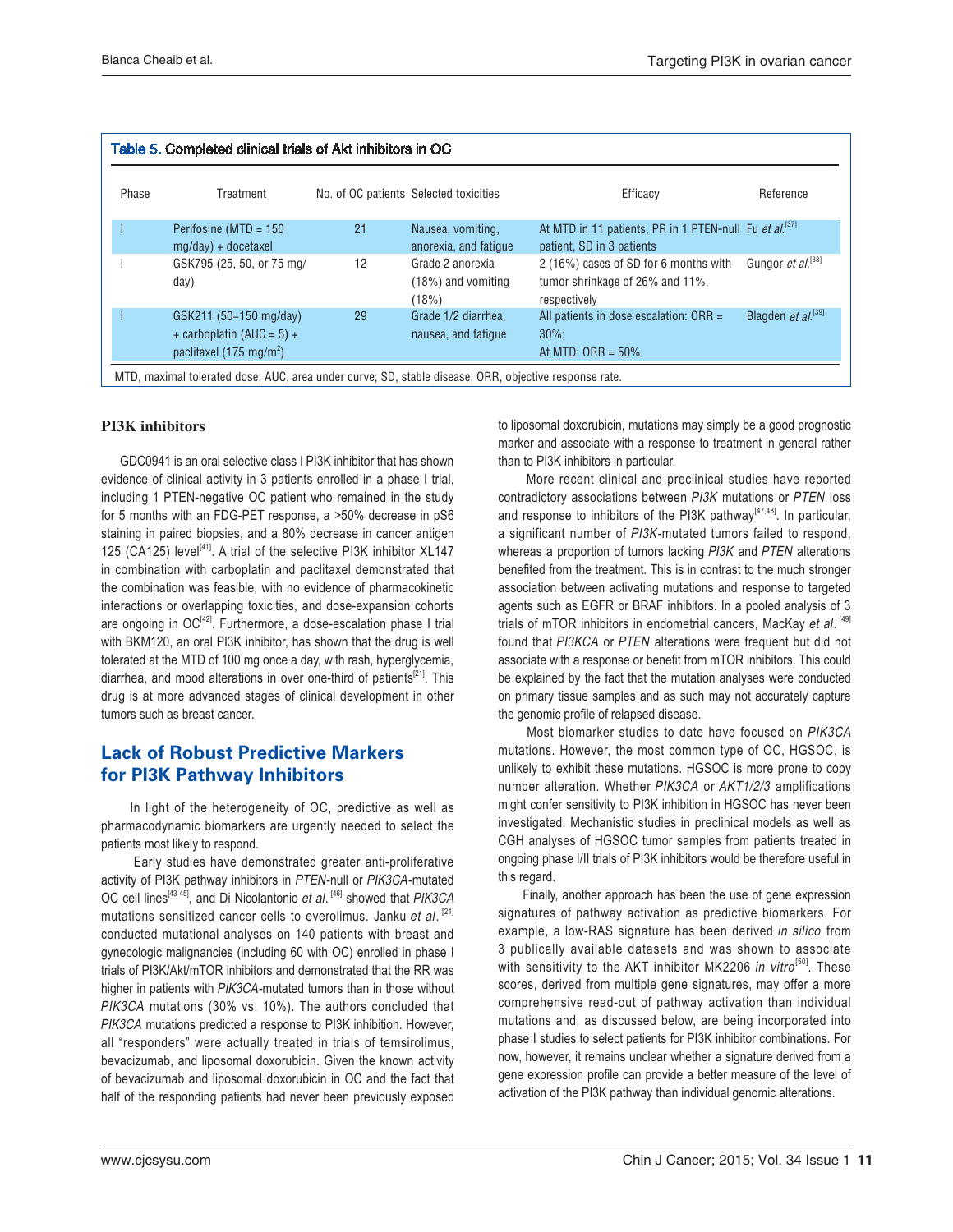In conclusion, although biomarker-positive (PTEN-negative or PIK3CA-mutated) tumors may demonstrate a higher response to PI3K inhibitors, a proportion of biomarker-negative patients also respond. In light of the imperfect association between alterations of the PI3K pathway and response to PI3K pathway inhibitors, most ongoing trials are enrolling an unselected patient population; the key will be to conduct detailed molecular analyses to identify candidate predictive biomarkers.

# **Resistance and the Need for Combinatorial Strategies**

 The mTOR/Akt/PI3K pathway is promiscuous and interacts with a number of other intracellular signaling networks, such as the IGF-1R or RAS pathways, which can allow treatment escape. For example, IGF-1R can become activated by mTOR inhibition (Figure  $2$ <sup>[51]</sup>. Indeed, insulin receptor substrate-1 (IRS-1) is normally under basal negative regulation via phosphorylation by mTOR. However, mTOR inhibition abolishes IRS-1 phosphorylation, thus allowing IRS-1 to complex with IGF-1R and promote Akt signaling<sup>[52]</sup>, and thereby generating a mechanism for escape from selective mTOR inhibition.

 Pleiotropic interactions with other parallel pathways may also allow escape from PI3K inhibition. Akt has been shown to be phosphorylated via crosstalk with RAS. Thus, in KRAS-mutated tumors primarily driven by a constitutively up-regulated RAS pathway, PI3K pathway inhibitors alone are unlikely to be effective. This hypothesis is supported by studies demonstrating that KRAS- or BRAF-mutated tumors are resistant to PI3K inhibition<sup>[53]</sup>. Using a panel of cell lines, including OC cell lines, PI3K-mutated tumors were shown to be sensitive to everolimus, whereas dual PIK3CA/KRAS-

or PIK3CA/BRAF-mutated tumors were found to be resistant<sup>[46]</sup>. Importantly, these authors also demonstrated that the knock-down of mutated KRAS in these cells restored everolimus sensitivity in vitro and in vivo. In mouse models and human tumors, everolimus increased Erk1/2 activation in post-treatment tumor samples, providing further evidence for crosstalk between the PI3K/mTOR and Mek/Erk signal transduction cascades<sup>[54]</sup>. Overall, these observations suggest that the selective targeting of one pathway may simply result in compensatory up-regulation in another, and vice versa.

 Therefore, given the presence of redundant pathways and the adaptive capacity of cancer cells, drug combinations are increasingly being investigated in an effort to abrogate both primary and acquired resistance to PI3K pathway inhibitors (Table 6). For this purpose, different approaches have been undertaken, including targeting the same pathway at different levels (vertical combinations) or concerted inhibition of PI3K and parallel pathways (horizontal combinations).

#### "Vertical" combinations

 As previously discussed, positive feedback loops generated by selective mTOR inhibition may result in paradoxical activation of Akt via mTORC2 and account for early resistance. Thus, cotargeting mTOR together with upstream modulators of PI3K or Akt to overcome positive feedback may provide a more effective strategy. The combination of everolimus with the PI3K inhibitor PI-103 abolished mTOR inhibitor-induced Akt phosphorylation and significantly increased the anti-proliferative effect of everolimus in OC cells<sup>[55]</sup>. Other studies are exploring the benefit of inhibiting downstream effectors such as p70S6 in combination with everolimus (NCT01115803).

| Trial phase and/or<br>population feature                                        | Treatment                                                                  | No. of OC<br>patients | Efficacy                                                                                | Reference                              |
|---------------------------------------------------------------------------------|----------------------------------------------------------------------------|-----------------------|-----------------------------------------------------------------------------------------|----------------------------------------|
| Phase II                                                                        | Temsirolimus + bevacizumab                                                 | 31                    | $RR = 12%$                                                                              | Morgan et $al^{[64]}$                  |
| Randomized II                                                                   | Bevacizumab +/- everolimus                                                 | 150                   | Improved RR with the combination<br>$(19\% \text{ vs. } 9\%)$<br>No impact on PFS or OS | Tew et al. <sup>[67]</sup>             |
| Phase I                                                                         | Everolimus + bevacizumab +<br>panitumumab (an EGFR antibody)               | $\overline{4}$        | 3 cases of SD for 11 to >40 months                                                      | Vlahovic <i>et al.</i> <sup>[56]</sup> |
| Phase Ib, OC expansion cohort<br>with biomarker selected (low-RAS<br>signature) | IGF-1R antibody, dalo tuzumab +<br>ridaforolimus or MK2206 (Akt inhibitor) | 12                    | 3 cases of SD                                                                           | Brana et al. [59]                      |
| Phase Ib, KRAS-mutated OC<br>expansion cohort                                   | BYL719 (PI3K inhibitor) + MEK162<br>(MEK inhibitor)                        | $\overline{4}$        | 3 cases of confirmed PR                                                                 | Juric <i>et al.</i> $^{[61]}$          |
| RAS-mutated OC                                                                  | PI3K inhibitor + MEK inhibitor (NOS)                                       | 13                    | 6 cases of PR                                                                           | Spreafico et al. [62]                  |
| $ER + and/or PgR + OC$                                                          | Everolimus + letrozole                                                     | 10                    | 2 demonstrated minimal response or<br>$SD > 6$ months                                   | Wheler <i>et al.</i> <sup>[70]</sup>   |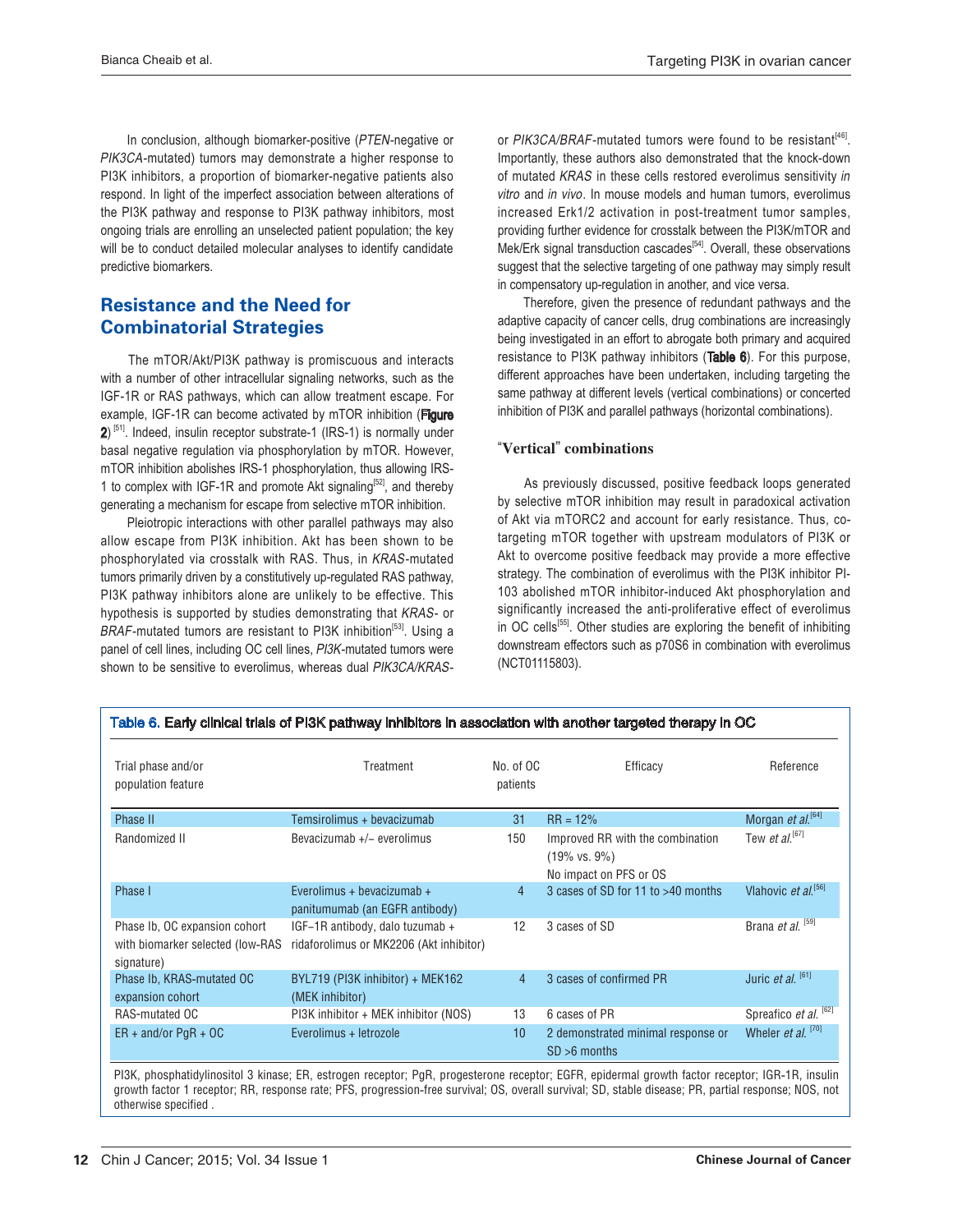The PI3K pathway is primarily activated by upstream membrane receptor kinases, and preclinical data suggest that concurrent inhibition of mTOR and EGFR may result in synergistic antitumor effects. Studies are investigating the benefit of dual mTOR/EGFR blockade<sup>[21]</sup>. A completed phase I trial showed that the combination of everolimus, bevacizumab, and the anti-EGFR antibody panitumumab was well tolerated, and 3 patients with OC achieved prolonged disease control for 11 to >40 months<sup>[56]</sup>. In addition, given the proposed escape from  $mTOR$  inhibitors via IRS- $1^{[57]}$ , studies combining IGF-1R and mTOR inhibition have shown that treatment is feasible, with an acceptable toxicity profile<sup>[58]</sup>, and one study is evaluating the combination of the anti-IGF-1R antibody dalotuzumab with either ridaforolimus or the Akt inhibitor MK2206 in biomarkerselected platinum-resistant OC (NCT01243762)<sup>[59]</sup>. For the OC expansion cohort, patients were selected on the basis of a "low-Ras" signature and high IGF-1 expression levels and were randomized to receive dalotuzumab with either ridaforolimus or MK2206. A total of 16% of patients screened were biomarker-positive, and 12 were treated. There were no objective responses but 3 cases of SD. Another study (NCT01708161) is evaluating the combination of the PI3K alpha-isoform-specific inhibitor BYL719 with the anti-IGF-1R antibody ganitumab in patients with PIK3CA-mutated or -amplified OC.

#### "Horizontal" combinations

#### Dual PI3K/MEK inhibition

 Given the evidence that oncogenic activation of the Ras pathway may be associated with resistance to mTOR inhibitors, targeting both the PI3K and Ras pathways simultaneously is being investigated. In a mouse model of OC driven by PTEN loss and KRAS mutation, simultaneous blockade of both PI3K and MEK signaling using pharmacologic inhibitors resulted in significant tumor regression and prolonged survival compared to monotherapy<sup>[60]</sup>. An ongoing phase I study is selecting patients with advanced tumors on the basis of KRAS, BRAF, or PIK3CA alterations and investigating the association of the PI3K inhibitor BYL719 with the MEK inhibitor MEK162<sup>[61]</sup>. Fiftyeight patients have been enrolled to date, and grade 3-4 adverse events were found to occur in 80% of patients, mainly gastrointestinal and skin toxicities. Early data in the OC expansion cohort in this trial have shown 3 PRs among 4 patients with KRAS-mutated OC. The outcome of genotype-matched treatment in rare OC subtypes has been recently presented<sup>[62]</sup>. Forty-nine patients with low-grade serous (80%), mucinous (10%), or clear cell (10%) OC underwent molecular screening using a Clinical Laboratory Improvement Amendments (CLIA)-approved targeted sequencing test. Only 8% (4 of 49) exhibited an alteration of the PI3K pathway (defined as either a PIK3CA, AKT1, or PTEN mutation), with 60% harboring a RAS mutation. Thirteen patients with a RAS mutation were oriented toward a trial with a PI3K and an MEK inhibitor, and the ORR was 46%. These two studies provide preliminary data to support further trials investigating the benefit of dual PI3K/MEK blockade in OC; however, cumulative toxicities will need to be closely monitored.

#### PI3K pathway inhibitors and anti-angiogenics

 Given the activity of VEGF inhibitors in OC and the fact that downstream targets of mTOR include angiogenic genes, trials of mTOR and VEGF inhibitors in combination have been conducted in OC. In fact, clear cell OCs with their reported angiogenic signature, increased hypoxia inducible factor-1alpha (HIF1a) signaling and homology to clear cell renal cancers<sup>[63]</sup>, may be particularly suited to a therapeutic strategy combining traditional anti-angiogenics with PI3K pathway inhibitors.

 A phase II trial of temsirolimus and bevacizumab in 31 OC patients has been conducted<sup>[64]</sup>. Adverse events included fatigue, mucositis, hypertension, and neutropenia. In addition, 1 grade 4 rash and 2 colonic perforations were reported. Although the confirmed PR rate was only 12% in the first 25 evaluable patients (all platinumresistant patients), the 6-month PFS rate of 56% (14 of 25) met the efficacy criteria, justifying progression to second-stage accrual. The study only enrolled patients who had not been previously exposed to anti-angiogenics, and the previously reported ORR of 15%-21% in early trials of bevacizumab monotherapy in OC raises the concern that temsirolimus may be adding little antitumor effect to bevacizumab alone<sup>[65,66]</sup>. In fact, a randomized phase II trial of bevacizumab alone or in combination with everolimus was recently presented<sup>[67]</sup>. Although the RR was increased by the combination of the two drugs (19% vs. 9%), it did not result in an improvement in either PFS or OS, and the combination was associated with significantly higher intestinal, metabolic, and hematologic toxicities.

#### PI3K pathway inhibition and PARP inhibitors

 HGSOC tumors demonstrate both frequent homologous recombination defects (50% of HGSOCs) and frequent up-regulation in PI3K signaling. The association of the PI3K inhibitor BKM120 and the PARP inhibitor olaparib was shown to be synergistic in HGSOC xenografts. Furthermore, a phase I trial of BKM120 and olaparib showed that the combination was well tolerated, and some activity was observed<sup>[68]</sup>.

#### PI3K pathway inhibition and endocrine therapy

 Despite that a subset of OC express hormone receptors, endocrine therapy has remained largely investigational in gynecologic malignancies. Early data have shown only modest RRs, most likely attributable to the fact that these studies included patients regardless of tumor hormone receptor expression. In breast cancer, the crosstalk between the estrogen receptor (ER) and PI3K pathways has been shown to compromise hormone responsiveness in ERpositive tumors, and a large phase III trial has clearly demonstrated the benefit of combining an mTOR inhibitor and exemestane in anastrozole- or letrozole-resistant breast cancer<sup>[69]</sup>. The association of everolimus and letrozole was tested in gynecologic malignancies and resulted in a CBR (PR  $+$  SD  $>6$  months) of 20% among 10 OC patients<sup>[70]</sup>. Hormone receptor-positive, low-grade endometrioid ovarian tumors that also frequently display PTEN or PIK3CA mutations may be especially suitable for the combined inhibition of PI3K and ER signaling.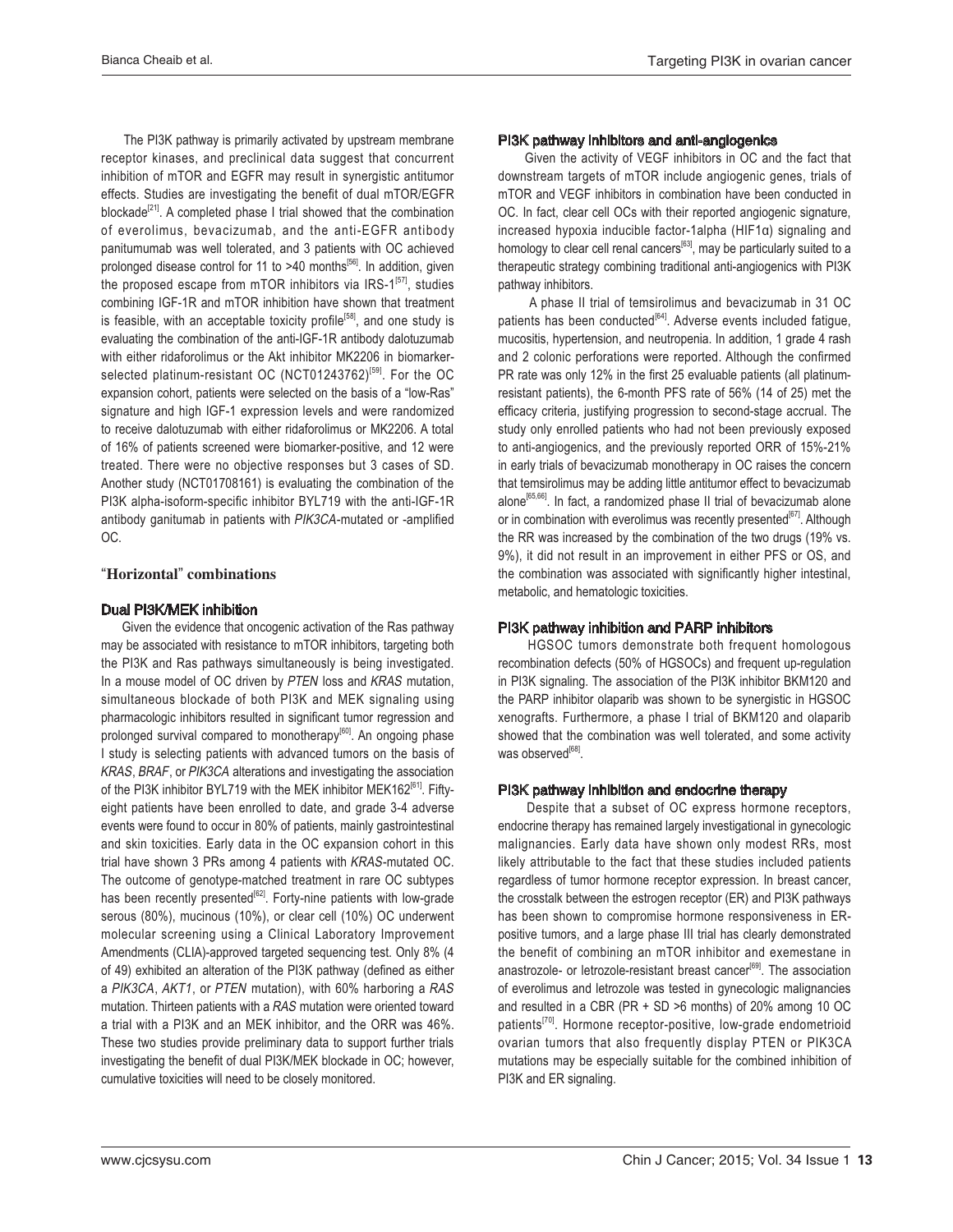# **Conclusions**

 There has been little improvement in survival in advanced OC patients in the last few decades. Despite recent advances in the genomic characterization of this disease, successful targeted therapies are still lacking in OC.

 The PI3K pathway is emerging as an important and viable therapeutic target. However, evidence for efficacy in OC remains limited, and predictive biomarkers to identify the patients most likely to benefit from this approach are urgently needed. To date, there is not sufficient evidence for selecting patients for PI3K inhibitor trials on the basis of specific molecular alterations, such as PIK3CA or PTEN mutations. It is critical that future trials enrolling unselected patient populations include parallel biological studies in an effort to reveal candidate biomarkers.

 Conventional endpoints such as the response assessed according to the Response Evaluation Criteria in Solid Tumors (RECIST) may not be appropriate for evaluating the activity of inhibitors of the PI3K pathway, which may result in disease stabilization rather than objective tumor shrinkage. A number of subtle deviations from the traditional trial design could help to improve the likelihood that novel PI3K inhibitors will be successfully transferred from preclinical testing to early- and late-phase trials. In the case of the most common OC subtype HGSOC, chemotherapy remains a central component of the therapeutic strategy, and PI3K inhibitors could be investigated either as maintenance after chemotherapy in the setting of platinum-sensitive disease or in combination with

# **References**

- [1] Cancer Genome Atlas Research Network. Integrated genomic analyses of ovarian carcinoma. Nature, 2011,474:609-615.
- [2] Bowtell DD. The genesis and evolution of high-grade serous ovarian cancer, Nat Rev Cancer, 2010.10:803-808.
- [3] Kurman RJ, Shih leM. Molecular pathogenesis and extraovarian origin of epithelial ovarian cancer-shifting the paradigm. Hum Pathol, 2011, 42: 918 - 931.
- [4] Cerami E, Gao J, Dogrusoz U, et al. The cBio cancer genomics portal: an open platform for exploring multidimensional cancer genomics data. Cancer Discov, 2012,2:401-404.
- [5] Gao J, Aksoy BA, Dogrusoz U, et al. Integrative analysis of complex cancer genomics and clinical profiles using the cBioPortal. Sci Signal, 2013, 6: pl1.
- [6] Zorn KK, Bonome T, Gangi L, et al. Gene expression profiles of serous, endometrioid, and clear cell subtypes of ovarian and endometrial cancer. Clin Cancer Res, 2005,11:6422-6430.
- [7] Altomare DA, Testa JR. Perturbations of the AKT signaling pathway in human cancer. Oncogene, 2005,24:7455-7464.
- [8] Engelman JA. Targeting PI3K signalling in cancer: opportunities, challenges and limitations. Nat Rev Cancer, 2009,9:550-562.
- [9] Leary A, Lhomme C, Auclin E, et al. The PI3K/Akt/mTOR pathway in ovarian cancer: biological rationale and therapeutic promise. INTECH Open Access Publisher, 2013
- [10] Liang J, Slingerland JM. Multiple roles of the PI3K/PKB (Akt)

chemotherapy in an effort to restore chemosensitivity in the setting of platinum-resistant disease. Whether HGSOC could be selected for such strategies on the basis of biomarkers is unknown. As HGSOC tumors demonstrate frequent amplifications in various effectors of the PI3K pathway such as AKT or PIK3CA, specific preclinical and translational studies will be required to determine whether these genomic alterations are associated with sensitivity to PI3K inhibitors.

 In general, histology-specific trials would be useful. Rare OC subtypes have a very different molecular profile and a poor responsiveness to standard chemotherapy. These histological subtypes should be the focus of dedicated trials. Given frequent and sometimes co-existing alterations in the RAS and PI3K pathways in low-grade serous OC, combination studies of MEK and PI3K inhibitors may be appropriate in this subgroup. Low-grade serous and endometrioid ovarian tumors frequently express hormone receptors; thus, combining endocrine treatment with PI3K inhibition in these subtypes is worthy of investigation. Finally, clear cell OCs have frequent PIK3CA mutations and may be particularly suited to inhibitors of the PI3K pathway<sup>[27]</sup>. Given the complexity and redundancy of the PI3K signaling network, combined targeting may be required, although cumulative toxicities may prohibit certain associations, such as mTOR inhibitors and anti-angiogenics. It is crucial that efforts are made to reveal resistance mechanisms, develop rational combinatorial strategies, and identify predictive biomarkers.

Received: 2014-12-16; accepted: 2014-12-24.

pathway in cell cycle progression. Cell Cycle, 2003,2:339-345.

- [11] Wullschleger S, Loewith R, Hall MN. TOR signaling in growth and metabolism. Cell, 2006, 124: 471-484.
- [12] Huang K, Fingar DC. Growing knowledge of the mTOR signaling network. Semin Cell Dev Biol, 2014,36C:79-90.
- [13] Gibbons JJ, Abraham RT, Yu K. Mammalian target of rapamycin: discovery of rapamycin reveals a signaling pathway important for normal and cancer cell growth. Semin Oncol, 2009,36 Suppl 3:S3-S<sub>17</sub>
- [14] Ballou LM, Lin RZ. Rapamycin and mTOR kinase inhibitors. J Chem Biol 2008 1:27-36
- [15] Shackelford DB, Shaw RJ. The LKB1-AMPK pathway: metabolism and growth control in tumour suppression. Nat Rev Cancer, 2009.9:563-575.
- [16] Shaw RJ. LKB1 and AMP-activated protein kinase control of mTOR signalling and growth. Acta Physiol, 2009, 196:65-80.
- [17] Huang J, Zhang L, Greshock J, et al. Frequent genetic abnormalities of the PI3K/AKT pathway in primary ovarian cancer predict patient outcome. Genes Chromosomes Cancer, 2011,50:606-618.
- [18] Altomare DA, Wang HQ, Skele KL, et al. AKT and mTOR phosphorylation is frequently detected in ovarian cancer and can be targeted to disrupt ovarian tumor cell growth. Oncogene, 2004, 23: 5853 - 5857.
- [19] Kato M, Yamamoto S, Takano M, et al. Aberrant expression of the mammalian target of rapamycin, hypoxia-inducible factor-1alpha,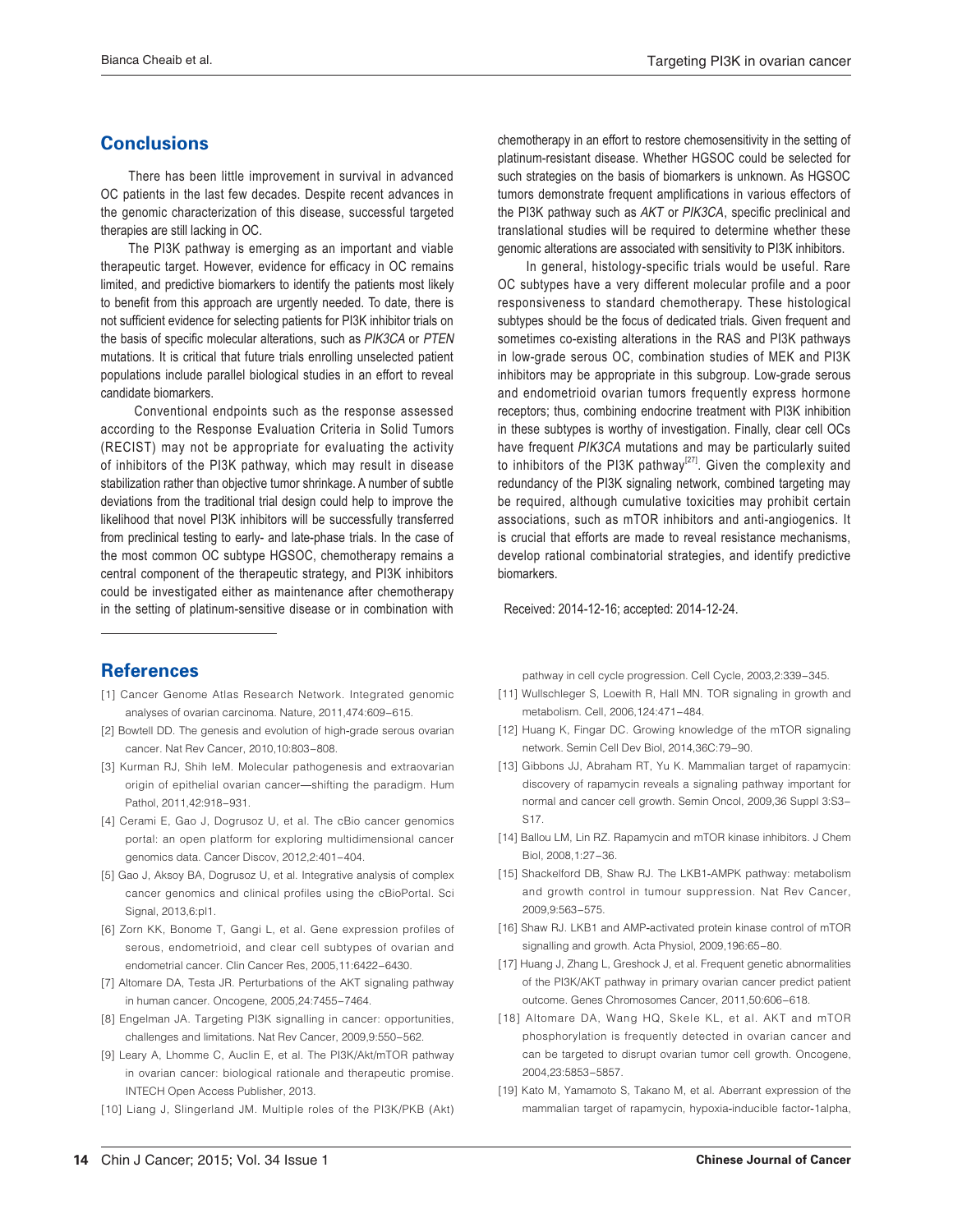and glucose transporter 1 in the development of ovarian clear-cell adenocarcinoma. Int J Gynecol Pathol, 2012,31:254-263

- [20] Mabuchi S, Kawase C, Altomare DA, et al. mTOR is a promising therapeutic target both in cisplatin-sensitive and cisplatin-resistant clear cell carcinoma of the ovary. Clin Cancer Res, 2009,15:5404-5413.
- [21] Romero I, Bast RC Jr. Minireview: human ovarian cancer: biology, current management, and paths to personalizing therapy. Endocrinology, 2012, 153: 1593-602.
- [22] Kinross KM, Montgomery KG, Kleinschmidt M, et al. An activating Pik3ca mutation coupled with Pten loss is sufficient to initiate ovarian tumorigenesis in mice. J Clin Invest, 2012, 122:553-557.
- [23] Tanwar PS, Zhang L, Kaneko-Tarui T, et al. Mammalian target of rapamycin is a therapeutic target for murine ovarian endometrioid adenocarcinomas with dysregulated Wnt/beta-catenin and PTEN. PLoS One. 2011.6:e20715.
- [24] Dumont FJ, Su Q. Mechanism of action of the immunosuppressant rapamycin. Life Sci, 1996,58:373-395.
- [25] Behbakht K, Sill MW, Darcy KM, et al. Phase II trial of the mTOR inhibitor, temsirolimus and evaluation of circulating tumor cells and tumor biomarkers in persistent and recurrent epithelial ovarian and primary peritoneal malignancies: a Gynecologic Oncology Group study. Gynecol Oncol, 2011, 123:19-26.
- [26] Takano M, Kikuchi Y, Kudoh K, et al. Weekly administration of temsirolimus for heavily pretreated patients with clear cell carcinoma of the ovary: a report of six cases. Int J Clin Oncol, 2011, 16:605-609
- [27] Okamoto A, Glasspool RM, Mabuchi S, et al. Gynecologic Cancer InterGroup (GCIG) Consensus Review for Clear Cell Carcinoma of the Ovary. Int J Gynecol Cancer, 2014,24:S20-S25.
- [28] Temkin SM, Yamada SD, Fleming GF. A phase I study of weekly temsirolimus and topotecan in the treatment of advanced and/or recurrent gynecologic malignancies. Gynecol Oncol, 2010, 117: 473 - 476.
- [29] Boers-Sonderen M DI, Van Der Graaf WTA, Ottevanger PB, et al. A phase Ib study of the combination of temsirolimus and pegylated liposomal doxorubcin in advanced or recurrent breast, endometrial and ovarian cancer. J Clin Oncol, 2012,30:Abstr 5061.
- [30] Kollmannsberger C, Hirte H, Siu LL, et al. Temsirolimus in combination with carboplatin and paclitaxel in patients with advanced solid tumors: a NCIC-CTG, phase I, open-label doseescalation study (IND 179). Ann Oncol, 2012, 23: 238-244.
- [31] Chon HJP, Apte S, Lee JH, et al. Phase I study of combination carboplatin, paclitaxel and ridaforolimus in patients with solid, endometrial and ovarian cancers. J Clin Oncol, 2014,32:abstr 2614.
- [32] Campone M, Levy V, Bourbouloux E, et al. Safety and pharmacokinetics of paclitaxel and the oral mTOR inhibitor everolimus in advanced solid tumours. Br J Cancer, 2009, 100:315-321.
- [33] Takano MKH, Ikeda Y, Sasaki N, et al. Combination chemotherapy withh temsirolimus and trabectedin for recurrent clear cell carcinoma of the ovary: a phase II single arm clinical trial. J Clin Oncol, 2014,32: abstr 5517.
- [34] Sun SY, Rosenberg LM, Wang X, et al. Activation of Akt and eIF4E

survival pathways by rapamycin-mediated mammalian target of rapamycin inhibition. Cancer Res, 2005,65:7052-7058.

- [35] Breuleux M, Klopfenstein M, Stephan C, et al. Increased AKT S473 phosphorylation after mTORC1 inhibition is rictor dependent and does not predict tumor cell response to PI3K/mTOR inhibition. Mol Cancer Ther. 2009.8:742-753.
- [36] Zhang YJ, Duan Y, Zheng XF. Targeting the mTOR kinase domain: the second generation of mTOR inhibitors. Drug Discov Today, 2011, 16:325-331
- [37] Fu S, Hennessy BT, Ng CS, et al. Perifosine plus docetaxel in patients with platinum and taxane resistant or refractory highgrade epithelial ovarian cancer. Gynecol Oncol, 2012,126:47-53.
- [38] Gungor H SA, Agarwal R, Blagden S, et al Pharmacokinetic/ pharmacodynamic analysis of escalating repeat doses of the Akt inhibitor GSK795 in patients with ovarian cancer. J Clin Oncol, 2011.29:Abstr 5064.
- [39] Blagden S, Hamilton A, Mileshkin L, et al. Afuresertib (GSK2110183), an oral AKT inhibitor in combination with carboplatin and paclitaxel in recurrent ovarian cancer. 26th EORTC-NCI-AACR Symposium on Molecular Targets and Cancer Therapeutics, 2014.
- [40] Gordon AN, Fleagle JT, Guthrie D, et al. Recurrent epithelial ovarian carcinoma: a randomized phase III study of pegylated liposomal doxorubicin versus topotecan. J Clin Oncol, 2001, 19:3312-3322.
- [41] Moreno Garcia VBR, Shah KJ, Basu B, et al. A phase I study evaluating GDC-0941, an oral PI3K inhibitor in patients with advanced solid tumors or multiple myeloma. J Clin Oncol, 2011.29: Abstr 3021.
- [42] Traynor AM KR, Bailey HH, Attia S, et al. A phase I safety and pharmacokinetic study of the PI3K inhibitor XL147 in combination with paclitaxel and carboplatin in patients with advanced solid tumors. J Clin Oncol, 2010,28: Abstr 3078.
- [43] Neshat MS, Mellinghoff IK, Tran C, et al. Enhanced sensitivity of PTEN-deficient tumors to inhibition of FRAP/mTOR Proc Natl Acad Sci U S A, 2001,98:10314-10319.
- [44] Noh WC, Mondesire WH, Peng J, et al. Determinants of rapamycin sensitivity in breast cancer cells. Clin Cancer Res, 2004,10:1013-1023
- [45] Tanaka H, Yoshida M, Tanimura H, et al. The selective class I PI3K inhibitor CH5132799 targets human cancers harboring oncogenic PIK3CA mutations. Clin Cancer Res, 2011, 17:3272-3281.
- [46] Di Nicolantonio F, Arena S, Tabernero J, et al. Deregulation of the PI3K and KRAS signaling pathways in human cancer cells determines their response to everolimus. J Clin Invest, 2010.120:2858-2866.
- [47] Weigelt B, Warne PH, Downward J. PIK3CA mutation, but not PTEN loss of function, determines the sensitivity of breast cancer cells to mTOR inhibitory drugs. Oncogene, 2011,30:3222-3233.
- [48] O'Brien C. Wallin JJ. Sampath D. et al. Predictive biomarkers of sensitivity to the phosphatidylinositol 3' kinase inhibitor GDC-0941 in breast cancer preclinical models. Clin Cancer Res, 2010 16:3670-3683
- [49] Mackay HJ, Eisenhauer EA, Kamel-Reid S, et al. Molecular determinants of outcome with mammalian target of rapamycin inhibition in endometrial cancer. Cancer, 2014, 120:603-610.